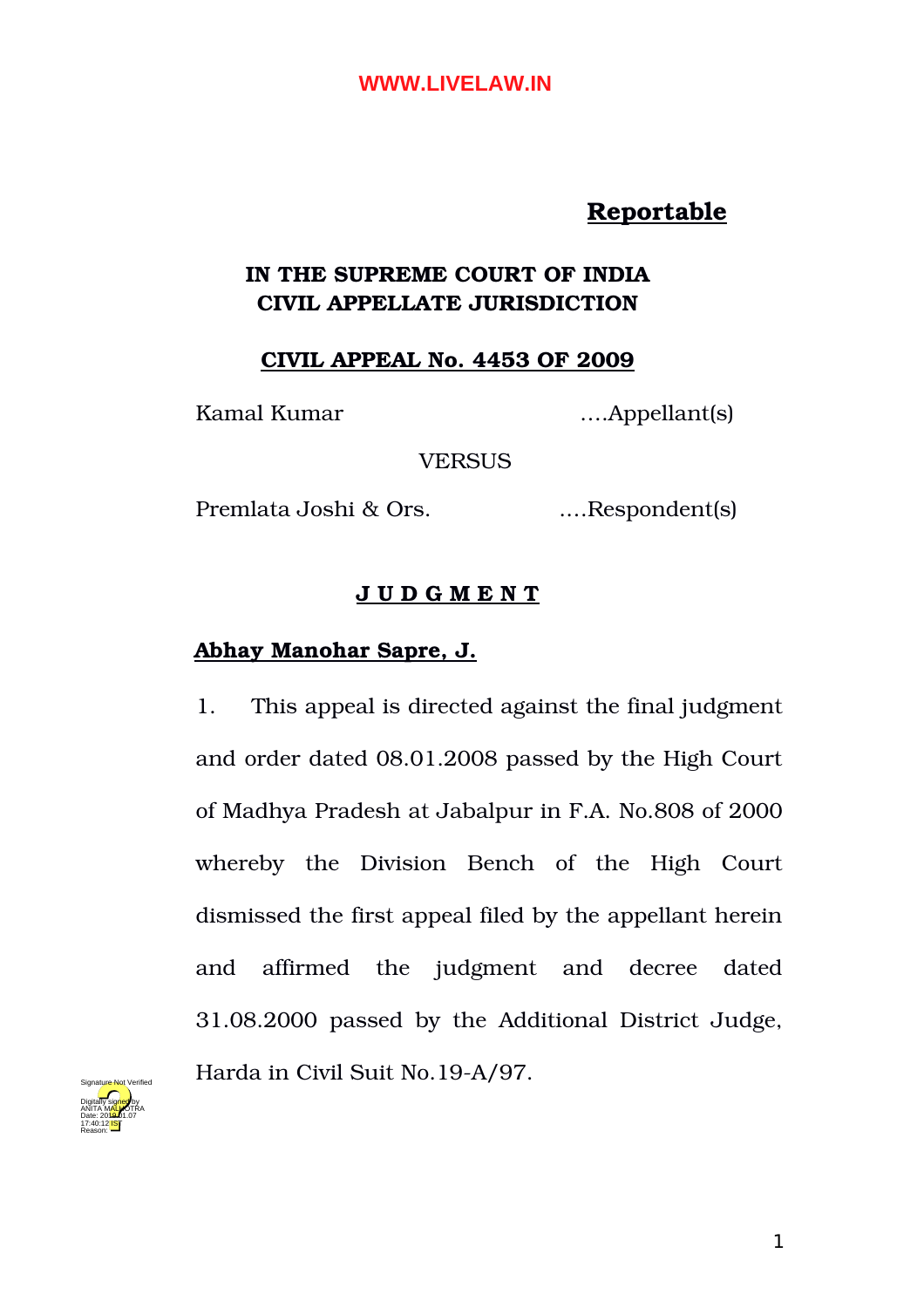2. Few facts need mention *infra* for the disposal of this appeal.

3. The appellant is the plaintiff whereas the respondents are the defendants in the civil suit out of which this appeal arises.

4. The appellant filed the civil suit against the respondents claiming specific performance of the contract in relation to the suit land. The respondents contested the suit.

5. By judgment/decree dated 31.8.2000, the Trial Court dismissed the suit. The plaintiff felt aggrieved and filed first appeal before the High Court of M.P. at Jabalpur. By impugned judgment, the High Court dismissed the appeal and affirmed the judgment and decree of the Trial Court, which has given rise to filing of this appeal by way of special leave by the appellant(plaintiff) before this Court.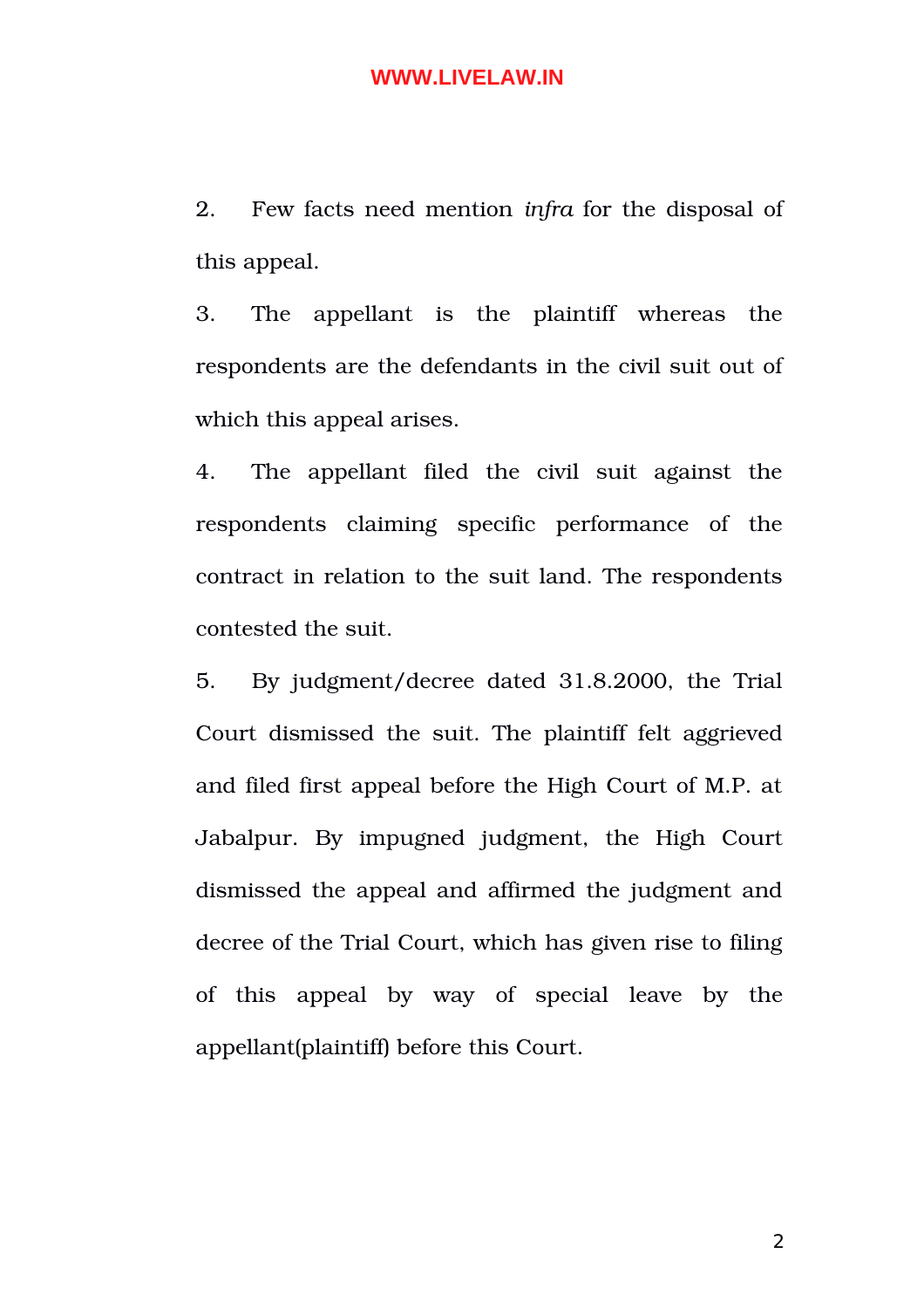6. Heard Mr. Navin Prakash, learned counsel for the appellant and Mr. Sumit Kumar Sharma, learned counsel for the respondents.

7. Having heard the learned counsel for the parties and on perusal of the record of the case, we find no merit in this appeal.

8. In our considered opinion, the concurrent findings of facts recorded by the two Courts below on all the material issues are binding on this Court. It is much more so when we are unable to notice any kind of perversity or illegality in the findings.

9. In other words, the findings apart from being concurrent are such that they are capable of being recorded on appreciation of evidence adduced by the parties. These findings are neither against the pleadings nor the evidence and nor any principle of law. These findings are also not shown to be perverse to the extent that no judicial person can ever record such findings.

3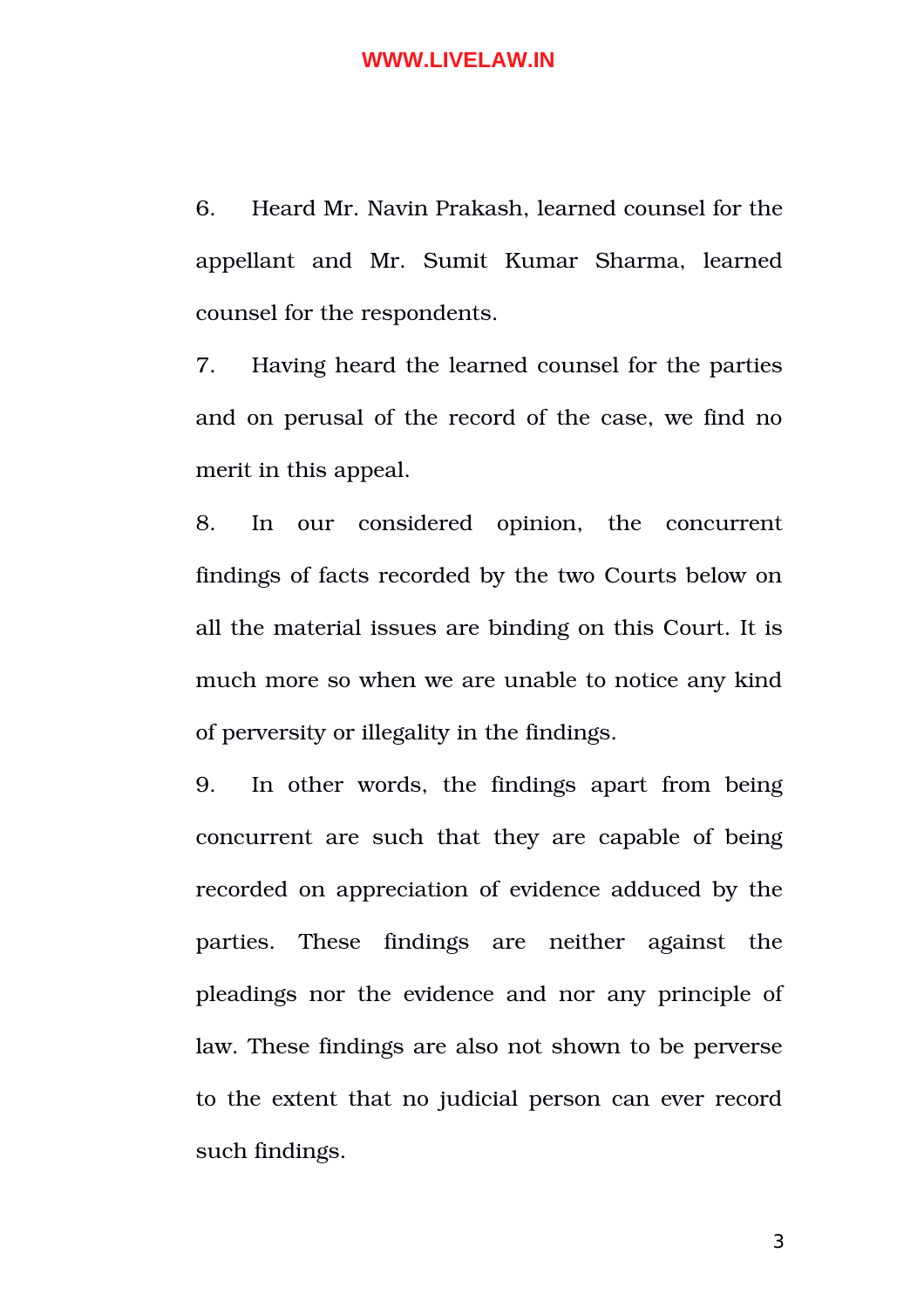10. It is a settled principle of law that the grant of relief of specific performance is a discretionary and equitable relief. The material questions, which are required to be gone into for grant of the relief of specific performance, are First, whether there exists a valid and concluded contract between the parties for sale/purchase of the suit property; Second, whether the plaintiff has been ready and willing to perform his part of contract and whether he is still ready and willing to perform his part as mentioned in the contract; Third, whether the plaintiff has, in fact, performed his part of the contract and, if so, how and to what extent and in what manner he has performed and whether such performance was in conformity with the terms of the contract; Fourth, whether it will be equitable to grant the relief of specific performance to the plaintiff against the defendant in relation to suit property or it will cause any kind of hardship to the defendant and, if so, how and in what manner and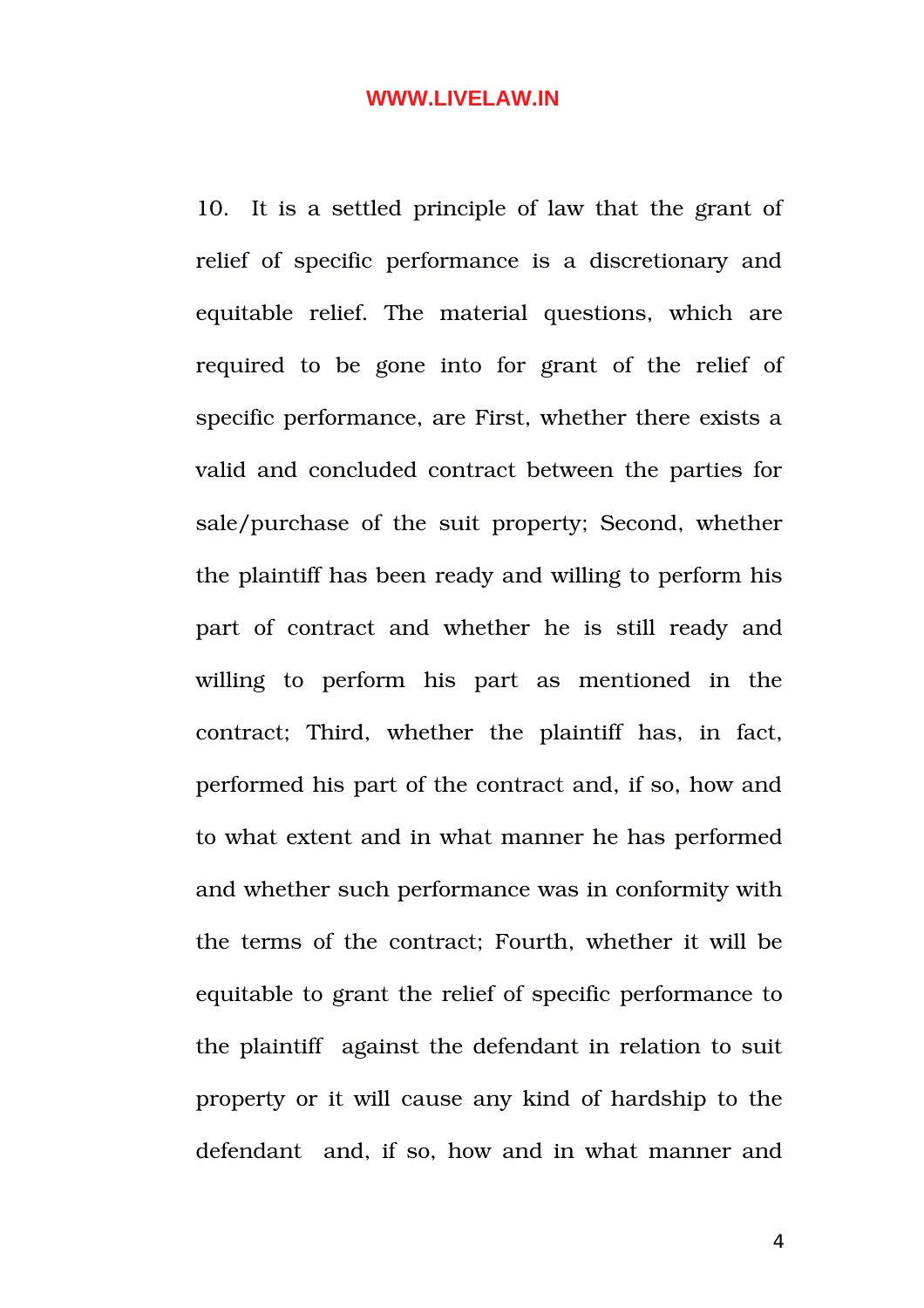the extent if such relief is eventually granted to the plaintiff; and lastly, whether the plaintiff is entitled for grant of any other alternative relief, namely, refund of earnest money etc. and, if so, on what grounds.

11. In our opinion, the aforementioned questions are part of the statutory requirements (See Sections 16 (c), 20, 21, 22, 23 of the Specific Relief Act, 1963 and the forms 47/48 of Appendix A to C of the Code of Civil Procedure). These requirements have to be properly pleaded by the parties in their respective pleadings and proved with the aid of evidence in accordance with law. It is only then the Court is entitled to exercise its discretion and accordingly grant or refuse the relief of specific performance depending upon the case made out by the parties on facts.

12. In the case at hand, we find that the two Courts below have gone into these questions in the light of pleadings and evidence and recorded a categorical finding against the plaintiff holding that the plaintiff

5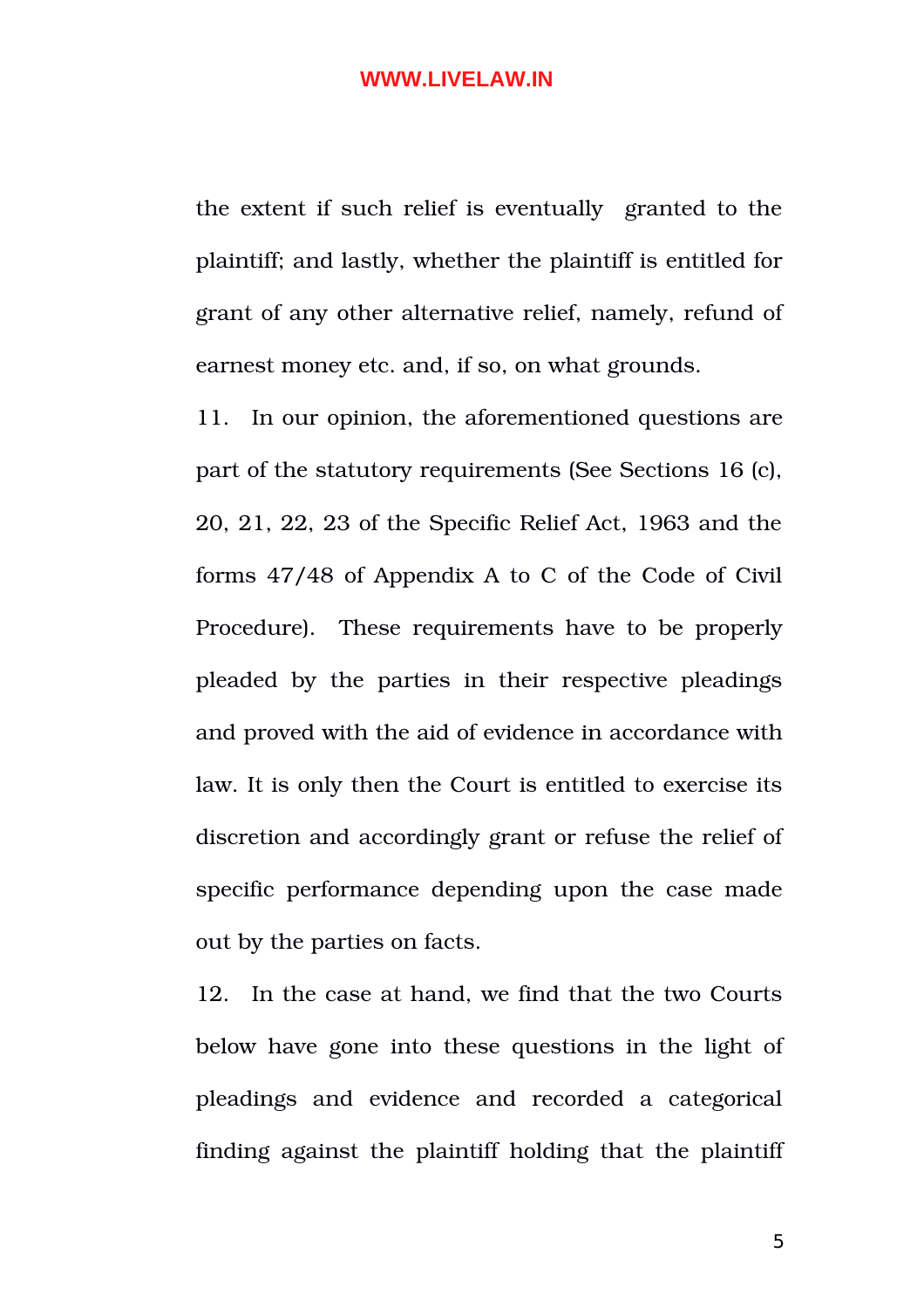was neither ready and nor willing to perform his part of the contract and, therefore, he was not entitled to claim the relief of specific performance of the contract against the defendants in relation to the suit land. It was also held that the plaintiff was not entitled to claim any relief of refund of earnest money because it was liable to be adjusted as agreed between them.

13. In other words, both the Courts below held that the plaintiff has failed to prove his readiness and willingness to perform his part of the contract. The issue of readiness and willingness, in our view, is the most important issue for considering the grant of specific performance of the contract and the same having been held by the two Courts below on appreciation of evidence against the plaintiff, it is binding on this Court. It being essentially a question of fact, this Court is not inclined to again appreciate the entire evidence while hearing the appeal under Article 136 of the Constitution. It is more so when we

6